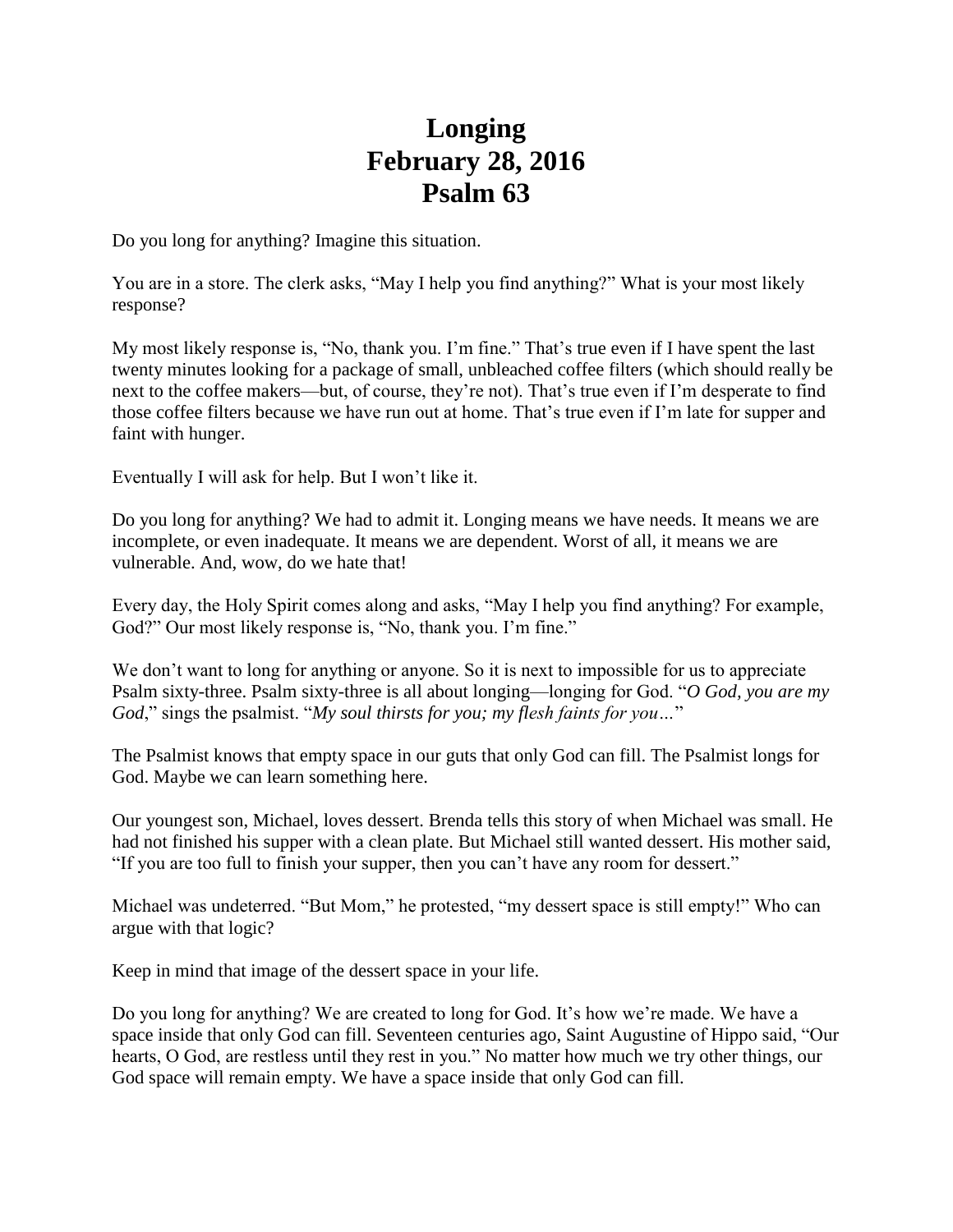We are made to long for God. But real longing scares us. Hunger and thirst fill us with fear of scarcity. Leaking bank accounts keep us awake at night. Blank spaces on the calendar feel like laziness. Silence sounds like stupidity. Longing produces anxiety. It feels like emptiness.

And emptiness feels like death.

I was reminded this week of a Swahili word that might help here. The Swahili word, "Maafa," means a deep, lingering wound. It is the wound we all suffer in our separation from God. It is the wound that expresses itself in our longings that cannot be filled. Maafa is, in part, the wound we suffer when our God space remains empty.

So we spend every ounce of energy working to feel full. We use almost anything to fill the vacuum—food, money, power, sex, work, sports, control, and security. But none of that will help. Our God space is still empty.

We are made to long for God. And God longs to fill us. That's the good news! The psalmist sings for joy and invites us to learn the song. *"Because your steadfast love is better than life,"* the Psalmist exults. Better than life! Do you know anything in your life that is better than life? If not, the Psalmist has some news for you.

We believe that God gets emptied out so we can be filled. In Philippians, chapter two, we sing another song. We sing that Jesus emptied himself and became obedient to death on a cross. God did that to crack open our God-spaces so we can be filled. Jesus did that so our emptiness won't feel like death any more. The Holy Spirit pours in through those cracks and fills us as only God can.

Do you long for anything? Underneath it all, we long for God. All our longings, all our desires, all our hungers are sign posts that point to our real hunger. When God fills us, we can be satisfied. *"My soul is satisfied with a rich feast,"* the Psalmist sings. In the footnote we read that this is a feast of fat and fatness. The psalmist finds God to be lip-smacking good. God wants to satisfy you and me in the same way.

Healing happens when we act on our deep longing and come to Jesus to be filled. That's why we share Holy Communion each week. Do you long for anything? Jesus comes to fill us with his healing power, with the peace of his Holy Spirit. So come to the table today, expecting to meet Jesus. Come to the table today longing to have your God space filled with the Lord's loving power.

And go forth knowing that the Holy Spirit wants to fill your God space each day. You might try a new prayer practice this week. Hold out your hands, palms down. Now, let's pray. Dearest God, help me to release all those things that I use to substitute for you. Let me drop the fear and anger, the doubt and despair that fill me with darkness. As my hands are open and empty, I come to you to be filled.

Now, turn your hands palms up. And pray again. Dearest God, now that I am ready, fill me with your Word and Wisdom, your love and life, your healing and hope. I offer my God-space to you. Fill me, Lord, and then use me to help you fill other people in my life.